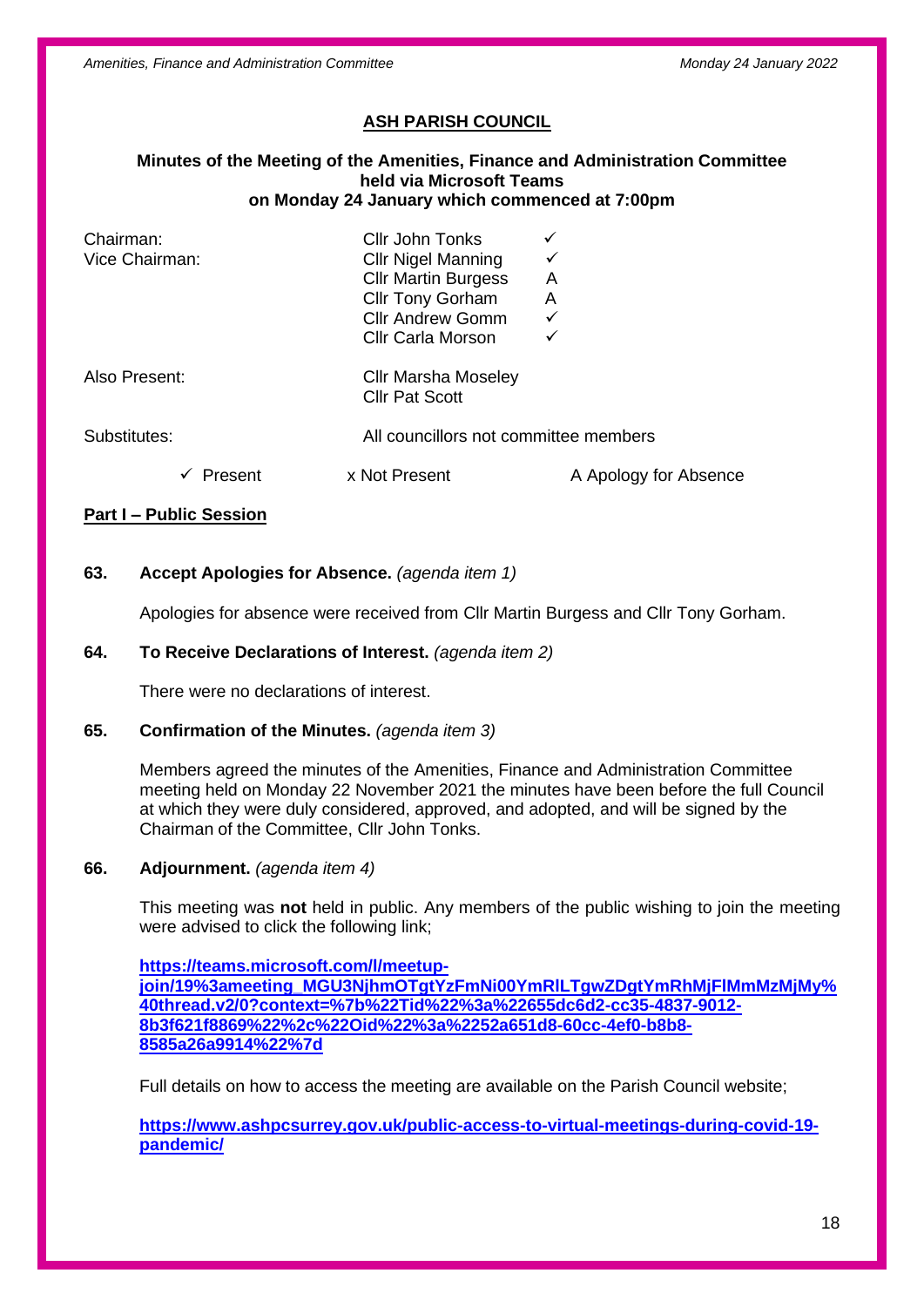One member of the public was present at the meeting and wanted it noted that the cemetery was being kept in a very good condition by the current contractors.

#### **67. Monthly Accounts.** *(agenda item 5)*

Members considered and noted the monthly accounts ending 30 November and 31 December 2021.

#### **68. Bank Reconciliation.** *(agenda item 6)*

Members considered and noted the bank reconciliations ending 31 October, 30 November, and 31 December 2021.

## **69. Outstanding Balance Report.** *(agenda item 7)*

Members considered and noted the outstanding balance report

#### **70. Ash Cemetery Grounds Maintenance.** *(agenda item 8)*

Members to consider appointing the current contractor for a period of three years with a possibility of a further two-year extension starting on the 1 March 2022. The contractor will be providing nine cuts, once a month from March to November each year.

| Number of years | Price    | Vat     | Total    |
|-----------------|----------|---------|----------|
| One year        | £960.00  | £192.00 | £1152.00 |
| Three years     | £3030.00 | £606.00 | £3636.00 |

#### *Resolved upon consideration to agree to the current contractor being appointed for a three year contract at the cost of £3636.00 including VAT.*

#### **71. Shawfield and Harpers Allotments – Request for a Shed/Greenhouse.** *(agenda item 9)*

Members considered applications for a shed on Plot 29A Shawfield Allotment, a greenhouse on Plot 66 Shawfield Allotment, a greenhouse on Plot 51 Shawfield Allotment and a shed on Plot 5C Harpers Allotment. The dimensions are within permitted sizes and it was :

#### *Recommended upon consideration that the applications be agreed.*

## **72. Floor Repairs in the Ash Centre Meeting Room.** *(agenda item 10)*

Members to consider the report from the Clerk regarding the Meeting Room floor repairs and the possibility of removing the partition walls and it was :

*Recommended upon consideration to agree to replacing the floor with engineered rustic oak plank flooring for £5606.34 including VAT and to remove the partition walls for £2106.00 including VAT.*

#### **73. Legionella Controls Contract.** *(agenda item 11)*

Members to consider appointing a contractor for the legionella testing, controls, and maintenance as per the recommendations from the risk assessment from 3Active Ltd.

| Contractor          | Price  | <b>VAT</b> | ⊺otal     |
|---------------------|--------|------------|-----------|
| <b>Contractor A</b> | 390.00 | £278       | £1,668.00 |